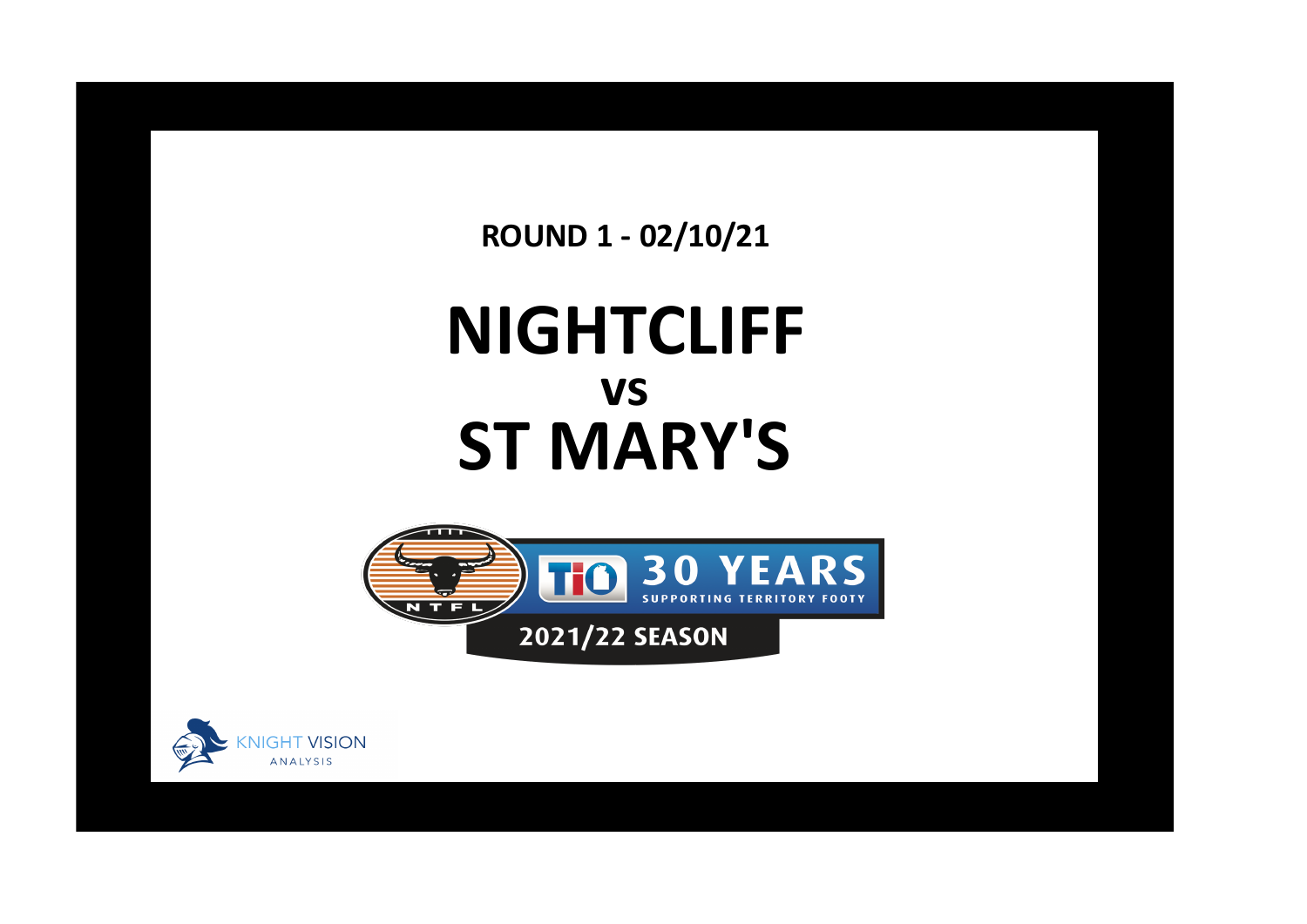|                |                | <b>Nightcliff</b>       |              |                         |                          | <b>St Mary's</b>        |                         |                |                |              |  |              | <b>Differential</b> |                |                |              |  |  |  |
|----------------|----------------|-------------------------|--------------|-------------------------|--------------------------|-------------------------|-------------------------|----------------|----------------|--------------|--|--------------|---------------------|----------------|----------------|--------------|--|--|--|
| Q1             | Q <sub>2</sub> | Q <sub>3</sub>          | Q4           | <b>TOTAL</b>            |                          | Q1                      | Q <sub>2</sub>          | Q <sub>3</sub> | Q <sub>4</sub> | <b>TOTAL</b> |  | Q1           | Q <sub>2</sub>      | Q <sub>3</sub> | Q <sub>4</sub> | <b>TOTAL</b> |  |  |  |
| 49             | 41             | 48                      | 55           | 193                     | <b>Kicks</b>             | 38                      | 52                      | 40             | 62             | 192          |  | $+11$        | $-11$               | $+8$           | $-7$           | $+1$         |  |  |  |
| 15             | 14             | 24                      | 27           | 80                      | <b>Handballs</b>         | 27                      | 13                      | 27             | 17             | 84           |  | $-12$        | $+1$                | $-3$           | $+10$          | $-4$         |  |  |  |
| 64             | 55             | 72                      | 82           | 273                     | <b>Disposals</b>         | 65                      | 65                      | 67             | 79             | 276          |  | $-1$         | $-10$               | $+5$           | $+3$           | $-3$         |  |  |  |
| 3.27           | 2.93           | 2.00                    | 2.04         | 2.41                    | <b>K:H Ratio</b>         | 1.41                    | 4.00                    | 1.48           | 3.65           | 2.29         |  | $+1.86$      | $-1.07$             | $+0.52$        | $-1.61$        | $+0.13$      |  |  |  |
| 65%            | 51%            | 52%                     | 53%          | 55%                     | Kick Eff. %              | 53%                     | 63%                     | 43%            | 65%            | 57%          |  | $+13%$       | $-12%$              | $+10%$         | $-12%$         | $-2%$        |  |  |  |
| 80%            | 79%            | 63%                     | 78%          | 74%                     | <b>Handball Eff. %</b>   | 78%                     | 77%                     | 67%            | 71%            | 73%          |  | $+2%$        | $+2%$               | $-4%$          | $+7%$          | $+1%$        |  |  |  |
| 5              | 6              | 8                       | 11           | 30                      | <b>Clangers</b>          | 6                       | $\overline{\mathbf{z}}$ | 6              | 3              | 22           |  | $-1$         | $-1$                | $+2$           | $+8$           | $+8$         |  |  |  |
| 26             | 24             | 31                      | 33           | 114                     | <b>Cont. Poss</b>        | 35                      | 35                      | 35             | 29             | 134          |  | $-9$         | $-11$               | $-4$           | $+4$           | $-20$        |  |  |  |
| 38             | 29             | 38                      | 47           | 152                     | <b>Unc. Poss</b>         | 29                      | 29                      | 31             | 49             | 138          |  | $+9$         | $\mathbf{0}$        | $+7$           | $-2$           | $+14$        |  |  |  |
| 14             | 13             | 16                      | 16           | 59                      | <b>Marks</b>             | 10                      | 13                      | 9              | 23             | 55           |  | $+4$         | $\Omega$            | $+7$           | $-7$           | $+4$         |  |  |  |
| 12             | 10             | 14                      | 16           | 52                      | <b>Unc. Marks</b>        | $\overline{\mathbf{z}}$ | 9                       | 9              | 22             | 47           |  | $+5$         | $+1$                | $+5$           | $-6$           | $+5$         |  |  |  |
| $\overline{2}$ | 3              | $\overline{2}$          | 0            | $\overline{\mathbf{z}}$ | <b>Cont. Marks</b>       | 3                       | 4                       | 0              | 1              | 8            |  | $-1$         | $-1$                | $+2$           | $-1$           | $-1$         |  |  |  |
| 4              | 5              | 4                       | 0            | 13                      | <b>Int. Marks</b>        | 4                       | 3                       | $\overline{2}$ | 4              | 13           |  | $\mathbf{0}$ | $+2$                | $+2$           | $-4$           | $\mathbf 0$  |  |  |  |
| 4              | $\overline{2}$ | 4                       | 0            | 10                      | <b>F50 Marks</b>         | $\overline{2}$          | $\overline{2}$          | $\overline{2}$ | $\mathbf{2}$   | 8            |  | $+2$         | $\Omega$            | $+2$           | $-2$           | $+2$         |  |  |  |
| 12             | 10             | 14                      | 21           | 57                      | <b>Handball Receives</b> | 19                      | 10                      | 14             | 13             | 56           |  | $-7$         | $\Omega$            | $\Omega$       | $+8$           | $+1$         |  |  |  |
| 18             | 19             | 26                      | 29           | 92                      | <b>Groundball Gets</b>   | 26                      | 27                      | 31             | 27             | 111          |  | $-8$         | $-8$                | $-5$           | $+2$           | $-19$        |  |  |  |
| 3              | 5              | 4                       | 0            | 12                      | <b>Hitouts</b>           | 9                       | $\overline{\mathbf{z}}$ | 4              | 6              | 26           |  | $-6$         | $-2$                | $\mathbf{0}$   | $-6$           | $-14$        |  |  |  |
| 7              | 7              | 4                       | 3            | 21                      | <b>Clearances</b>        | 9                       | 7                       | 8              | 6              | 30           |  | $-2$         | $\Omega$            | $-4$           | $-3$           | $-9$         |  |  |  |
| 12             | 9              | 17                      | 5            | 43                      | <b>Tackles</b>           | 10                      | 16                      | 9              | 8              | 43           |  | $+2$         | $-7$                | $+8$           | $-3$           | $\bf{0}$     |  |  |  |
| 14             | 9              | $\overline{\mathbf{z}}$ | 5            | 35                      | <b>One Percenters</b>    | 6                       | 4                       | 7              | 3              | 20           |  | $+8$         | $+5$                | $\mathbf{0}$   | $+2$           | $+15$        |  |  |  |
| 9              | 5              | 4                       | 4            | 22                      | <b>Spoils</b>            | 4                       | 4                       | 4              | 0              | 12           |  | $+5$         | $+1$                | $\mathbf{0}$   | $+4$           | $+10$        |  |  |  |
| 6              | $\overline{2}$ | 5                       | 5            | 18                      | <b>Frees For</b>         | 6                       | 8                       | 7              | 4              | 25           |  | $\mathbf{0}$ | $-6$                | $-2$           | $+1$           | $-7$         |  |  |  |
| 6              | 8              | $\overline{7}$          | 4            | 25                      | <b>Frees Against</b>     | 6                       | $\overline{2}$          | 5              | 5              | 18           |  | $\mathbf{0}$ | $+6$                | $+2$           | $-1$           | $+7$         |  |  |  |
| 11             | 14             | 11                      | 12           | 48                      | <b>Inside 50s</b>        | 11                      | 12                      | 13             | 14             | 50           |  | $\Omega$     | $+2$                | $-2$           | $-2$           | $-2$         |  |  |  |
| 9              | $\overline{7}$ | 11                      | 12           | 39                      | <b>Rebound 50s</b>       | $\overline{\mathbf{z}}$ | 11                      | 7              | 11             | 36           |  | $+2$         | $-4$                | $+4$           | $+1$           | $+3$         |  |  |  |
| 55%            | 29%            | 55%                     | 25%          | 40%                     | Score / I50 %            | 36%                     | 58%                     | 31%            | 43%            | 42%          |  | +18%         | $-30%$              | $+24%$         | $-18%$         | $-2%$        |  |  |  |
| 4              | 2              | $\overline{\mathbf{3}}$ | $\mathbf{1}$ | 10                      | <b>Goals</b>             | $\overline{2}$          | 6                       | $\overline{2}$ | $\overline{2}$ | 12           |  | $+2$         | $-4$                | $+1$           | $-1$           | $-2$         |  |  |  |
| 2              | $\overline{2}$ | 3                       | $\mathbf{2}$ | 9                       | <b>Behinds</b>           | $\overline{2}$          | 1                       | $\overline{2}$ | 4              | 9            |  | $\bf{0}$     | $+1$                | $+1$           | $-2$           | $\mathbf{0}$ |  |  |  |
| 26             | 14             | 21                      | 8            | 69                      | <b>Score</b>             | 14                      | 37                      | 14             | 16             | 81           |  | $+12$        | $-23$               | $+7$           | $-8$           | $-12$        |  |  |  |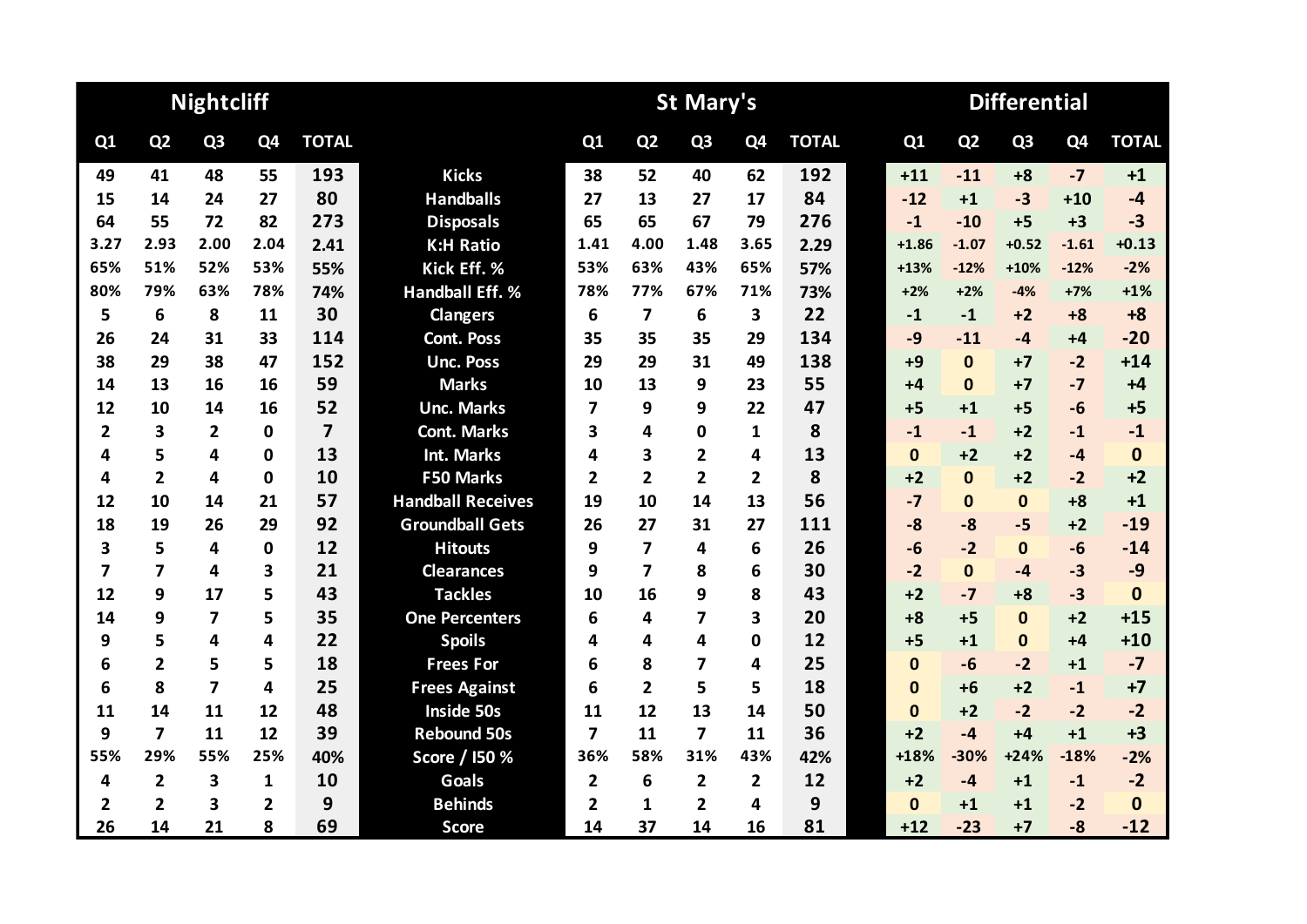|                     |      |    |     |       |             |                                   |       |                          |             |                      |           |                        | <b>Nightcliff</b>     |                |                   |                 |      |                        |       |                           |      |                |              |                             |      |                         |                      |
|---------------------|------|----|-----|-------|-------------|-----------------------------------|-------|--------------------------|-------------|----------------------|-----------|------------------------|-----------------------|----------------|-------------------|-----------------|------|------------------------|-------|---------------------------|------|----------------|--------------|-----------------------------|------|-------------------------|----------------------|
| <b>Player</b>       | К    | н  | D   |       | KE% HE% CLG |                                   | CP    | UP                       | M           | UM                   | <b>CM</b> |                        | IM F50M HR GBG HO CLR |                |                   |                 |      | т                      | 1%    | <b>SP</b>                 | FF   | FA             | 150          | <b>R50</b>                  | G    | В                       | <b>SA</b>            |
| 22 D Bowles         | 20   | 6  | 26  | 70%   | 83%         | 2                                 | 9     | 17                       | 7           | 6                    | 1         | 6                      | 0                     | 7              | 7                 | $\Omega$        | 1    | 3                      | 6     | 4                         | 2    | 1              | 5            | 10                          | 0    | $\Omega$                | $\mathbf{1}$         |
| 09 R Nyhuis         | 13   |    | 20  | 46%   | 43%         | 2                                 | 13    |                          | 4           | 4                    | 0         |                        | 0                     | 2              | 12                | 0               | 0    | 1                      | 2     | 2                         |      | 0              | 2            | 5                           | 0    | 0                       | 0                    |
| 23 B Filo           | 15   | 3  | 18  | 47%   | 67%         | 2                                 | 2     | 14                       | 4           | 4                    | 0         | 1                      | 0                     | 8              | 2                 | 1               | 1    | 2                      | 1     | 0                         | 0    | 1              | 4            | 1                           | 0    | $\mathbf{1}$            | 1                    |
| 33 S Wilson         | 15   | 3  | 18  | 60%   | 100%        | 0                                 | 6     | 10                       | 2           | 2                    | 0         | 0                      | 0                     | 3              | 5                 | 0               | 4    | 3                      | 0     | 0                         | 1    | 1              | 2            | 0                           | 2    | 1                       | 1                    |
| 17 S Harper         | 13   | 3  | 16  | 38%   | 100%        | 1                                 | 6     | 11                       | 3           | 3                    | 0         | 0                      | $\mathsf 0$           | 5              | 6                 | 0               | 2    | 3                      | 1     | 0                         | 1    | 7              | 2            | $\mathbf{1}$                | 0    | $\overline{2}$          | 1                    |
| 11 P Wills          | 10   | 5  | 15  | 70%   | 60%         | 1                                 | 7     | 8                        | 2           | 2                    | 0         | 0                      | 0                     | 6              | 7                 | 0               | 2    | 2                      | 0     | 0                         | 0    | 1              | 5            | 2                           | 0    | 0                       | 0                    |
| 06 L Holt-Fitz      | 9    | 5  | 14  | 33%   | 80%         | 3                                 | 7     | 6                        | 2           | 2                    | 0         | 0                      | 1                     | $\mathbf{1}$   | 6                 | 0               | 0    | 4                      | 0     | 0                         | 1    | 0              | 4            | 0                           | 0    | $\overline{2}$          | 0                    |
| 19 W Derksen        | 9    | 5  | 14  | 56%   | 100%        | 0                                 | 5     | 8                        | 5           | 5                    | 0         | 0                      | 1                     | 3              | 2                 | 6               | 3    | 4                      | 2     | 0                         | 3    | 1              | 4            | 0                           | 0    | 0                       | 0                    |
| 25 J Butcher        | 10   | 4  | 14  | 50%   | 75%         | $\overline{2}$                    | 7     | 7                        | 4           | 1                    | 3         | 0                      | 3                     | $\overline{2}$ | 3                 | 2               | 0    | 2                      | 2     | $\overline{2}$            | 1    | 1              | 1            | 0                           | 4    | 0                       | $\mathbf{1}$         |
| 32 R Morris         | 9    | 5. | 14  | 44%   | 80%         | 4                                 | 7     | 6                        | 1           | 0                    | 1         | 1                      | 1                     | 4              | 6                 | 0               | 1    | 4                      | 0     | 0                         | 0    | 2              | 3            | 2                           | 0    | 0                       | 0                    |
| 10 C I lett         | 9    | 4  | 13  | 67%   | 75%         | 0                                 | 6     |                          | 6           | 5                    | 1         | 1                      | 3                     | 1              | 3                 | 0               | 2    | 1                      |       | 1                         | 2    | 0              | 4            | 0                           | 1    | 1                       | 1                    |
| 24 N Howe           | 7    | 6  | 13  | 43%   | 67%         | 0                                 |       | 6                        | 1           | 1                    | 0         | 0                      | 0                     | 2              | 7                 | 0               |      | 1                      | 0     | 0                         | 0    | 0              | 2            | 0                           | 0    | 0                       | 1                    |
| 13 C Gikas          | 5    | 5  | 10  | 60%   | 40%         | 3                                 | 7     | 3                        | 1           | 1                    | 0         | 0                      | 0                     | $\overline{2}$ | 6                 | 0               | 0    | 2                      | 1     | $\mathbf{1}$              | 1    | $\overline{2}$ | $\mathbf{1}$ | 3                           | 0    | $\Omega$                | 0                    |
| 20 T Melville       | 10   | 0  | 10  | 60%   | #####       |                                   | 2     | 8                        | 4           | 4                    | 0         | 0                      | 0                     | 2              |                   | 0               | 0    | 0                      | 0     | 0                         |      | 1              | 6            | 0                           | 1    | 1                       | 3<br>                |
| 14 N Brown          | 6    | 2  | 8   | 83%   | 100%        |                                   | 5     | 3                        | 1           |                      | 0         | 0<br>mana mana         | 0                     |                | 4                 | 0<br>an mara    | 0    | 3                      | 6     | 3                         | 2    | 0              | 0            | 6<br><b>Services</b>        | 0    | 0<br>an mara            | 0                    |
| 18 T North          | 2    | 6  | 8   | 50%   | 83%         | ----------------                  | 4     | 3<br><b>CONCORDINATI</b> | O           | 0                    | 0         | 0<br><b>CONTRACTOR</b> | 0                     | 3              | 3<br><b>STORY</b> | 0               |      | O                      |       |                           |      |                | Ω            | mananan a                   | O    | 1                       | 0<br>mananana manana |
| 26 M McGregor       | 5    | 3  | 8   | 60%   | 67%         | 1<br>------------                 | 6     | 2                        | 2           | 2                    | 0         | 1                      | 0                     | 0<br>ana ana   | 6                 | 0<br>an an an a | 1    | ana amin'ny            | 2     |                           | 0    | 1              | 0            | 2<br>anan men               | 0    | 0<br><b>Territoria</b>  | 0<br>ana amin'ny     |
| 30 M Mummery        | 5    | 3  | 8   | 60%   | 67%         |                                   | 4     |                          | 3           |                      |           |                        | 0                     | 0              | 2                 | 0               | 0    |                        | 0     | O                         |      | 0              | 3            | 0                           |      | 0                       | 1                    |
| 02 Jess Budarick    | 3    | 2  | 5   | 67%   | 100%        | 0                                 | 1     | 4                        | 2           | 2                    | 0         | 0                      | 0                     | 1              |                   | 0               | 0    | 3                      | 0     | 0                         | 0    | 0              | 0            | 0                           | 0    | 0                       | 1                    |
| 03 J Peris          | 4    |    | 5   |       | 25% 100%    | 3<br>---------------------------- | 1     | Δ<br>-----------         | 0<br>ananan | 0<br><b>TOO COOL</b> | 0         | 0<br><b>CONTRACTOR</b> | 0                     | 1              |                   | 0<br>manan a    | 1    | 0<br><b>CONTRACTOR</b> | 4     | 3<br><b>TOTAL CONTROL</b> | 0    | 1              | 0            | 3<br><b>TOTAL CONTINUES</b> | 0    | 0<br><b>TO CONTRACT</b> | 0<br>mmmmm           |
| 08 D Keast          | 4    |    | 5   | 100%  | 0%          | 0                                 | 1     | 4                        | 3           | 3                    | 0         | 1                      | 0                     |                |                   | 0               | 0    |                        | 4     | 4                         | 0    | 0<br>na mara   | 0            | 3                           | 0    | 0                       | 0<br>nomen en        |
| 31 H Drogemuller    | 4    | 1  | 5   |       | 25% 100%    | 2                                 | 1     | 4                        | 2           | 2                    | 0         | 0                      | 1                     | 1              |                   | 3               | 0    | 2                      | 2     | 0                         | 0    | 2              | 0            | 0                           | 1    | 0                       | 0                    |
|                     |      |    |     |       |             |                                   |       |                          |             |                      |           |                        |                       |                |                   |                 |      |                        |       |                           |      |                |              |                             |      |                         |                      |
| <b>NFC</b>          | 193  | 80 | 273 |       | 55% 74%     | 30                                | 114   | 152                      | 59          | 52                   | 7         | 13                     | 10                    | 57             | 92                | 12              | 21   | 43                     | 35    | 22                        | 18   | 25             | 48           | 39                          | 10   | 9                       | 12                   |
| <b>SMFC</b>         | 192  | 84 | 276 |       | 57% 73%     | 22                                | 134   | 138                      | 55          | 47                   | 8         | 13                     | 8                     | 56             | 111               | 26              | 30   | 43                     | 20    | 12                        | 25   | 18             | 50           | 36                          | 12   | 9                       | 12                   |
| <b>Differential</b> | $+1$ | -4 | -3  | $-2%$ | $+1%$       | $+8$                              | $-20$ | $+14$                    | $+4$        | $+5$                 | $-1$      | 0                      | $+2$                  | $+1$           | $-19$             | $-14$           | $-9$ | 0                      | $+15$ | $+10$                     | $-7$ | $+7$           | $-2$         | $+3$                        | $-2$ | 0                       | $\mathbf 0$          |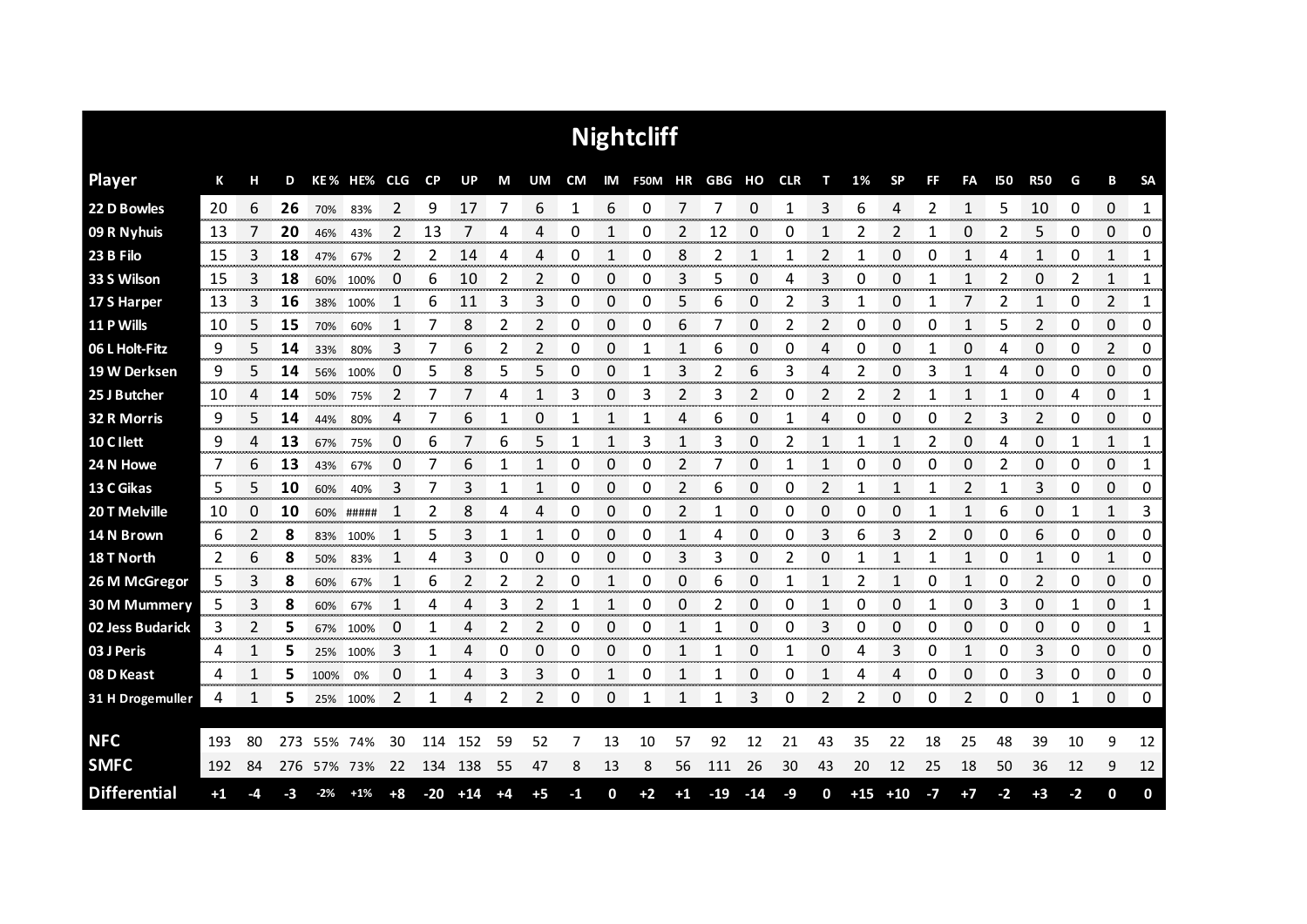|                       |      |    |      |             |             |    |       |              |      |              |      |              | <b>St Mary's</b> |              |            |             |      |    |       |             |      |                |            |              |      |          |           |
|-----------------------|------|----|------|-------------|-------------|----|-------|--------------|------|--------------|------|--------------|------------------|--------------|------------|-------------|------|----|-------|-------------|------|----------------|------------|--------------|------|----------|-----------|
| <b>Player</b>         | К    | н  | D    |             | KE% HE% CLG |    | CP    | <b>UP</b>    | M    | UM           | CM   |              | IM F50M HR       |              | GBG HO CLR |             |      | т  | 1%    | <b>SP</b>   | FF   | FA             | <b>I50</b> | <b>R50</b>   | G    | B        | <b>SA</b> |
| 04 N Paredes          | 18   | 10 | 28   | 72%         | 80%         | 4  | 16    | 12           | 2    | $\mathbf{1}$ | 1    | $\Omega$     | 1                | 8            | 12         | 0           | 7    | 0  | 0     | $\mathbf 0$ | 4    | 0              | 9          | 0            | 1    | $\Omega$ | 3         |
| 03 Lachlan Taylor     | 20   | 5  | 25   | 50%         | 80%         | 2  | 12    | 13           | 3    | 3            | 0    | 1            | 0                | 6            |            | 0           |      | 3  |       | 1           | 8    | 1              | 1          | 4            | 0    | 2        | 2         |
| 01 Jacob Long         | 13   | 5  | 18   | 85%         | 100%        | 0  | 6     | 12           | 5    | 5            | 0    | 0            | 0                | 4            | 6          | 0           | 0    | 2  | 0     | 0           | 2    | 0              | 5          | 2            | 1    | 0        | 0         |
| 26 H Labastida        | 14   | 4  | 18   | 57%         | 25%         | 1  | 6     | 11           | 4    | 4            | 0    | 0            | 0                | 4            | 5          | 0           | 2    | 5  | 0     | 0           | 1    | 0              | 3          | 2            | 0    | 1        | 0         |
| 20 R Smith            | 8    | 9  | 17   | 63%         | 78%         | 0  | 12    | 5            | 3    | 1            | 2    | 3            | 0                | 1            | 10         | 23          | 4    | 1  | 0     | $\mathbf 0$ | 2    | $\overline{2}$ | 0          | 2            | 1    | 0        | 0         |
| 35 M Wilkinson        | 15   | 2  | 17   | 73%         | 100%        | 0  | 5     | 12           | 4    | 4            | 0    | 3            | 0                | 3            | 5          | 0           |      | 2  | 2     | 2           | 1    | 0              | 2          | 7            | 0    | 0        | 0         |
| 33 J Cheek            | 14   | 2  | 16   | 57%         | 50%         | 1  | 7     | 9            | 2    | 2            | 0    | 0            | 0                | 7            |            | 0           | 2    | 3  |       | 0           | 0    | 1              | 8          | 0            | 1    | 2        | 0         |
| 11 N Yarran           | 9    | 6  | 15   | 56%         | 33%         | 3  | 8     | 5            | 1    | 1            | 0    | 0            | 0                | 2            |            | 0           |      | 5  | 1     | 1           | 1    | 0              | 3          | 1            | 1    | 0        | 2         |
| 30 M Green            | 7    | 8  | 15   | 57%         | 100%        | 1  | 6     | 9            | 5    | 5            | 0    | 1            | 1                | 3            | 5          | 0           | 0    | 2  | 3     | 3           | 1    | 1              | 2          | 5            | 1    | 0        | 0         |
| 07 N Lockyer Jnr      | 7    | 5  | 12   | 57%         | 60%         | 0  | 7     | 5            | 4    | 2            | 2    | 0            | 2                | 1            | 5          | 1           |      | 0  | 2     | 1           | 0    | 2              | 0          | 0            | 3    | 1        | 0         |
| 16 J Gallaher         | 8    | 4  | 12   | 50%         | 50%         | 0  | 6     | 6            | 3    | 3            | 0    | 0            | 0                | 3            | 6          | 0           | 3    | 2  | 1     | 0           | 0    | 1              | 4          | 1            | 0    | 0        | 0         |
| 29 G McMurtrie        | 5    | 6  | 11   | 20%         | 83%         | 0  | 5     | 8            | 3    | 2            | 1    | 1            | 0                | 3            | 4          | 0           | 0    | 1  | 3     | 1           | 0    | 1              | 2          | 2            | 0    | 0        | 0         |
| 24 J Calder           | 8    | 2  | 10   |             | 13% 100%    | 1  | 7     | 3            | 4    | 3            | 1    | $\Omega$     | 3                | 0            | 5          | 2           | 2    | 1  | 1     | $\Omega$    | 1    | $\mathbf{1}$   | 1          | $\Omega$     | 1    | 0        | 1         |
| 05 X Vallejo          | 7    | 2  | 9    |             | 57% 100%    | 3  | 4     | 5            | 5    | 5            | 0    | $\mathbf{1}$ | 1                | 0            | 4          | 0           | 2    | 1  | 0     | $\Omega$    | 0    | 1              | 2          | $\mathbf{1}$ | 1    | 0        | 0         |
| 31 Z Robinson         | 5    | 4  | 9    | 40%         | 50%         | 3  | 6     | 3            | 1    | 1            | 0    | 0            | 0                | 2            | 6          | 0           | 1    | 3  | 3     | 2           | 0    | 1              | 0          | 3            | 0    | 0        | 0         |
| <b>40 R Linklater</b> | 6    | 2  | 8    | 17%         | 50%         | 1  | 4     | 3            | 1    | 1            | 0    | 1            | 0                | 2            | 4          | 0           | 1    | 1  | 0     | 0           | 0    | 0              | 2          | 0            | 0    | 0        | 1         |
| 37 T Woods            | 6    | 1  | 7    | 67%         | 100%        | 0  | 4     | 3            | 1    | $\mathbf{1}$ | 0    | 0            | $\mathbf 0$      | 0            | 4          | 0           | 0    | 2  | 1     | $\mathbf 0$ | 0    | $\mathbf{1}$   | 2          | 0            | 1    | 1        | 2         |
| 39 B Browne           | 6    | 1  | 7    | 50%         | 100%        | 1  | 2     | 4            | 2    | 2            | 0    | 1            | 0                | 2            | 1          | 0           | 0    | 4  | 1     | 1           | 1    | 0              | 0          | 0            | 0    | 0        | 0         |
| 42 R McMurray         | 6    | 1  | 7    | 67%         | 100%        | 1  | 2     | 4            | 1    | 1            | 0    | 0            | 0                | $\mathbf{1}$ | 2          | 0           | 1    | 3  | 0     | 0           | 1    | $\mathbf{1}$   | 1          | 2            | 0    | 0        | 0         |
| 12   Baldock          | 4    | 2  | 6    | 50%         | 0%          | 0  | 5     | 1            | 1    | 0            | 1    | 1            | 0                | 1            | 3          | 0           | 0    | 0  | 0     | 0           |      | 2              | 0          | 1            | 0    | 0        | 0         |
| 15 K Hodges           | 3    | 2  | 5    | 67%         | 100%        | 0  | 2     | 3            | 0    | 0            | 0    | 0            | 0                | 3            | 1          | 0           | 1    | 0  | 0     | 0           | 1    | 0              | 2          | 1            | 0    | 0        | 1         |
| <b>34 T Hemsley</b>   | 2    | 1  | 3    | 100% 100%   |             | 0  | 2     | $\mathbf{1}$ | 0    | 0            | 0    | 0            | 0                | 0            | 2          | 0           | 0    | 2  | 0     | $\Omega$    | 0    | 0              | 1          | 2            | 0    | 0        | 0         |
|                       |      |    |      |             |             |    |       |              |      |              |      |              |                  |              |            |             |      |    |       |             |      |                |            |              |      |          |           |
| <b>SMFC</b>           | 192  | 84 | 276  | 57% 73%     |             | 22 | 134   | 138          | 55   | 47           | 8    | 13           | 8                | 56           | 111        | 26          | 30   | 43 | 20    | 12          | 25   | 18             | 50         | 36           | 12   | 9        | 12        |
| <b>NFC</b>            | 193  | 80 |      | 273 55% 74% |             | 30 | 114   | 152          | 59   | 52           | 7    | 13           | 10               | 57           | 92         | 12          | 21   | 43 | 35    | 22          | 18   | 25             | 48         | 39           | 10   | 9        | 12        |
| <b>Differential</b>   | $-1$ | +4 | $+3$ | $+2%$       | $-1%$       | -8 | $+20$ | $-14$        | $-4$ | -5           | $+1$ | 0            | $-2$             | $-1$         |            | $+19$ $+14$ | $+9$ | 0  | $-15$ | $-10$       | $+7$ | -7             | $+2$       | -3           | $+2$ | 0        | 0         |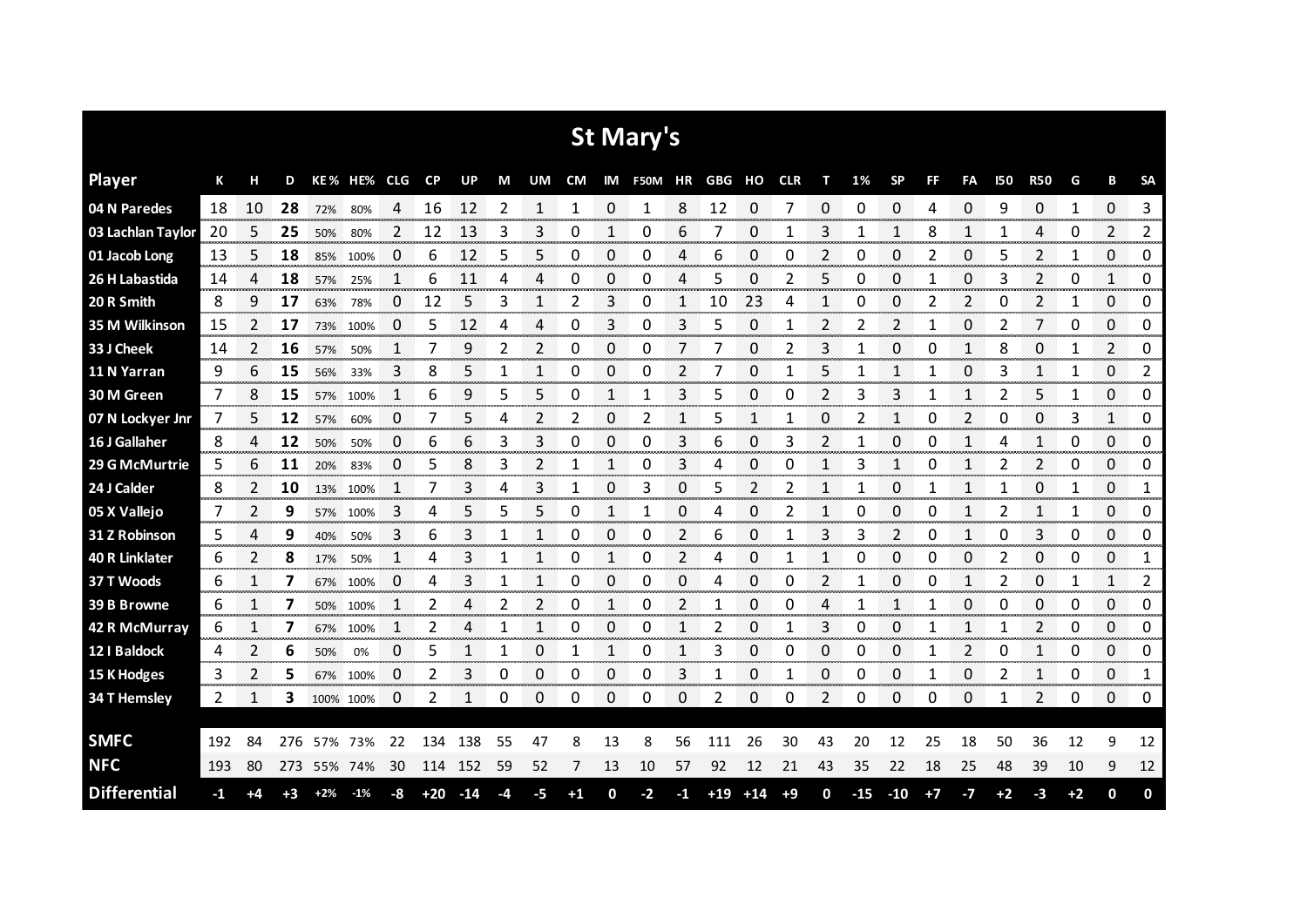|                        |            | <b>Score Sources</b> |
|------------------------|------------|----------------------|
|                        | <b>NFC</b> | <b>SMFC</b>          |
| <b>Turnover</b>        | 5.6.36     | 10.4.64              |
| <b>Stoppage</b>        | 4.2.26     | 1.5.11               |
| Kick In                | 1.1.7      | 1.0.6                |
| <b>TOTAL</b>           | 10.9.69    | 12.9.81              |
|                        |            | Defensive 50         |
| <b>Turnover</b>        | 1.2.8      | 4.1.25               |
| <b>Stoppage</b>        | 0.0.0      | 0.1.1                |
| Kick In                | 1.1.7      | 1.0.6                |
| <b>TOTAL</b>           | 2.3.15     | 5.2.32               |
|                        |            | <b>Midfield</b>      |
| <b>Turnover</b>        | 3.3.21     | 4.2.26               |
| <b>Centre Bounce</b>   | 1.1.7      | 0.1.1                |
| <b>B/ARC Stoppages</b> | 3.1.19     | 0.2.2                |
| <b>TOTAL</b>           | 7.5.47     | 4.5.29               |
|                        |            | <b>Forward 50</b>    |
| <b>Turnover</b>        | 1.1.7      | 2.1.13               |
| <b>Stoppage</b>        | 0.0.0      | 1.1.7                |
| <b>TOTAL</b>           | 1.1.7      | 3.2.20               |